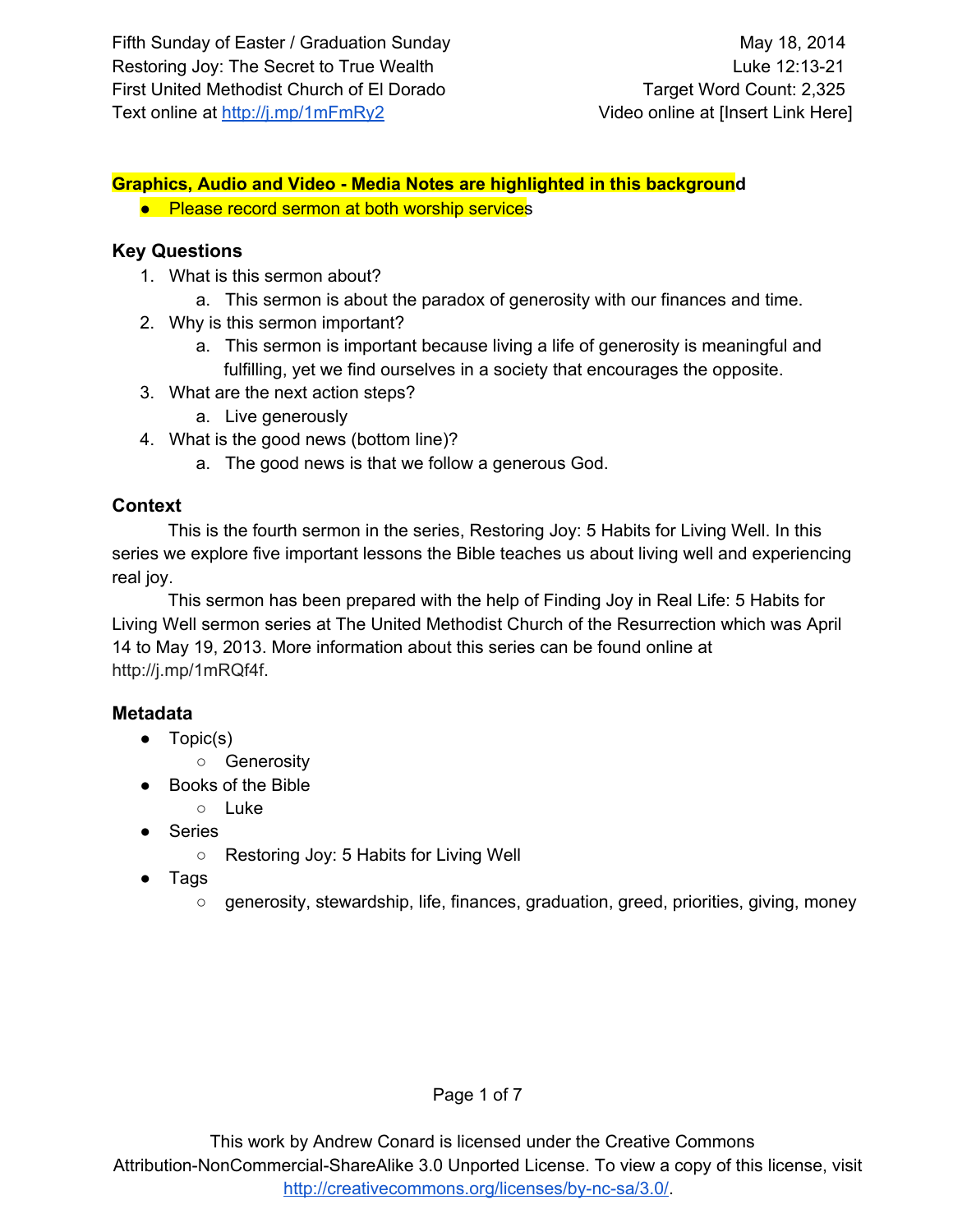# **Luke 12:1321, CEB**

13 Someone from the crowd said to him, "Teacher, tell my brother to divide the inheritance with me."

14 Jesus said to him, "Man, who appointed me as judge or referee between you and your brother?"

15 Then Jesus said to them, "Watch out! Guard yourself against all kinds of greed. After all, one's life isn't determined by one's possessions, even when someone is very wealthy." 16 Then he told them a parable: "A certain rich man's land produced a bountiful crop. 17 He said to himself, What will I do? I have no place to store my harvest! 18 Then he thought, Here's what I'll do. I'll tear down my barns and build bigger ones. That's where I'll store all my grain and goods. 19 I'll say to myself, You have stored up plenty of goods, enough for several years. Take it easy! Eat, drink, and enjoy yourself. 20 But God said to him, 'Fool, tonight you will die. Now who will get the things you have prepared for yourself?' 21 This is the way it will be for those who hoard things for themselves and aren't rich toward God."

# **Response to Scripture**

One: The Word of God for the people of God. **All: Thanks be to God!**

# **Sermon Starter Video**

● Play sermon starter video, if available.

# **Introduction**

This is the fourth of a series of five sermons about some of the most important lessons of the Bible. During this series we have been focusing on those simple habits and practices that can restore joy in our life and help us experience life that really is life.

# **Sermon Notes and Scripture Study**

I invite you to open your bulletin to a place where you can take notes during the message today. Today, I hope that you will hear:

- Something new or find new questions
- Perspective on your life or something in your life that gives additional meaning to the message today.
- Guidance about how to live as a disciple of Jesus.

I want to remind you of where we have been in the series so far and invite you to write some of these things down as well.

• Treat people in the same way that we want people to treat us.

Page 2 of 7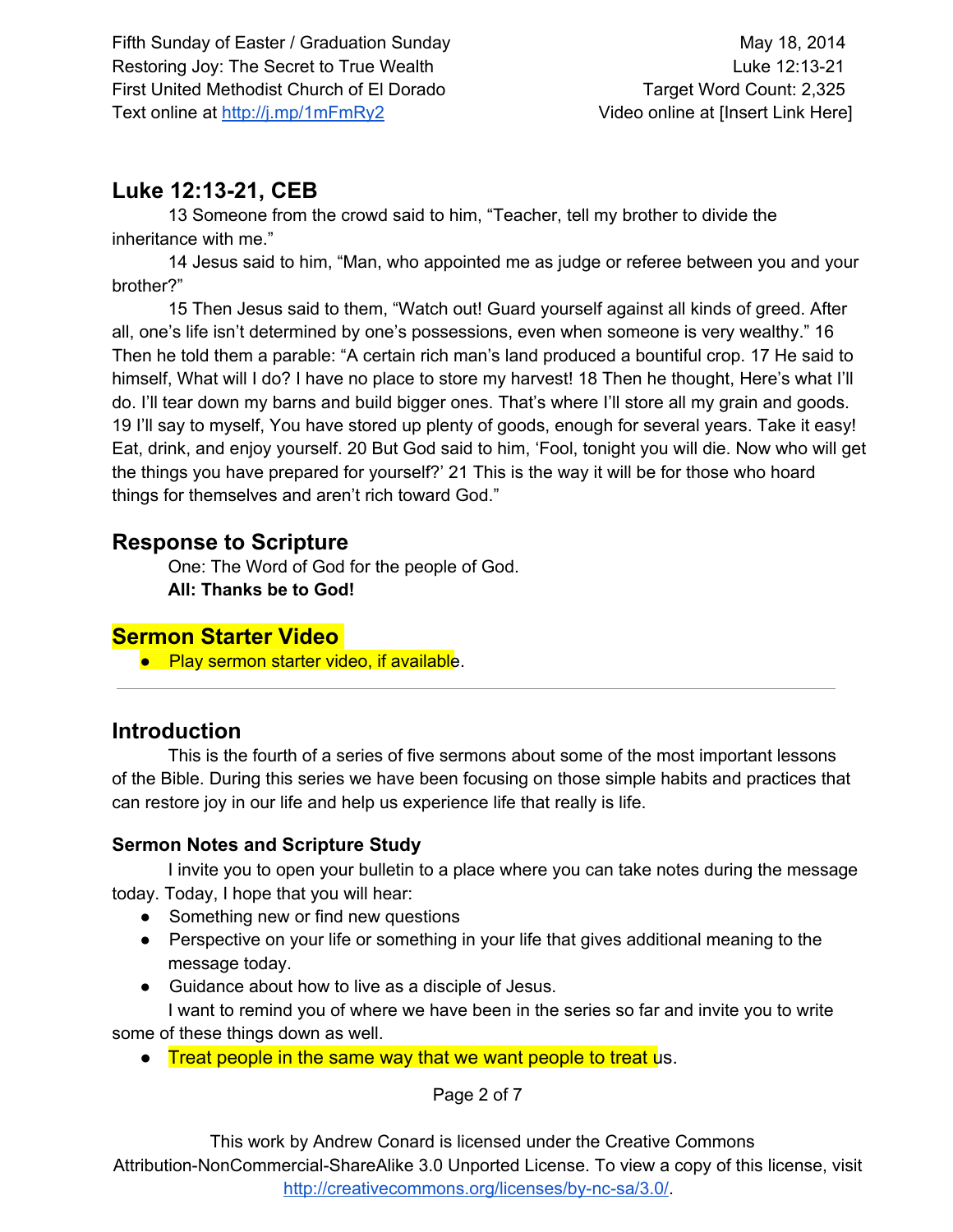- $\circ$  In the first week of this series we took a closer look at the golden rule Jesus' command to treat people in the same way that you want people to treat you. The good news is that God makes it possible through God's grace to actually do this, we *can* treat people in the same way that we want people to treat us.
- Do justice, embrace love and walk humbly with God.
	- The next week we considered God's requirements for our life to do justice, embrace love and humbly walk with God every day. These are more important than our religious practices.
- Ask for and offer forgiveness
	- $\circ$  Last week, the focus was on asking for, offering and receiving forgiveness from others and God. The good news is that Jesus came to save us from our sins and makes it possible for us to receive forgiveness
- **The Secret to True Wealth**
- **The Greatest Commandment** Next week we will conclude our series with the Greatest Commandment of all.

Sometimes we can overlook these practices as they are simple and clear, yet they are essential to our life of faith. Today we focus on generosity and how this practice can bring perspective in our life, help us make a difference in the lives of others and restore joy.

I invite you to write down some of the things that you hear in the sermon today and take your bulletin home as a tool to grow in your faith outside of worship. You can reflect on what you heard today, pray for people of our congregation and read scripture to prepare for worship next week.

## **Opening Prayer**

Will you pray with me? O God, use these words to speak good news so that as individuals and as a congregation we will fear nothing but sin, desire nothing but you and live as part of your kingdom on earth as it is in heaven. Amen.

# **Opening Story - The Mine-O-Saur**

Soon after we moved to El Dorado, we were encouraged to make sure and sign our children up for Dolly Parton's Imagination Library. This is a fantastic program available here in El Dorado in which every child under age 6 receives a high-quality age-appropriate book mailed to their home. This is one of the books which we received recently - The Mine-O-Saur.

I wanted to share a little bit of it with you this morning. Here are a few pages:

"One morning, before Mrs. Raptor rang the bell...

... But the Mine-o-saur yelled, "I don't care! They're MINE! MINE! MINE!"<sup>1</sup>

At times, it seems that society and the culture around us encourages us to live this way.

<sup>1</sup> Sudipta Bardhan-Quallen and David Clark. *The Mine-o-saur*. New York: G.P. Putnam's Sons, 2007.

Page 3 of 7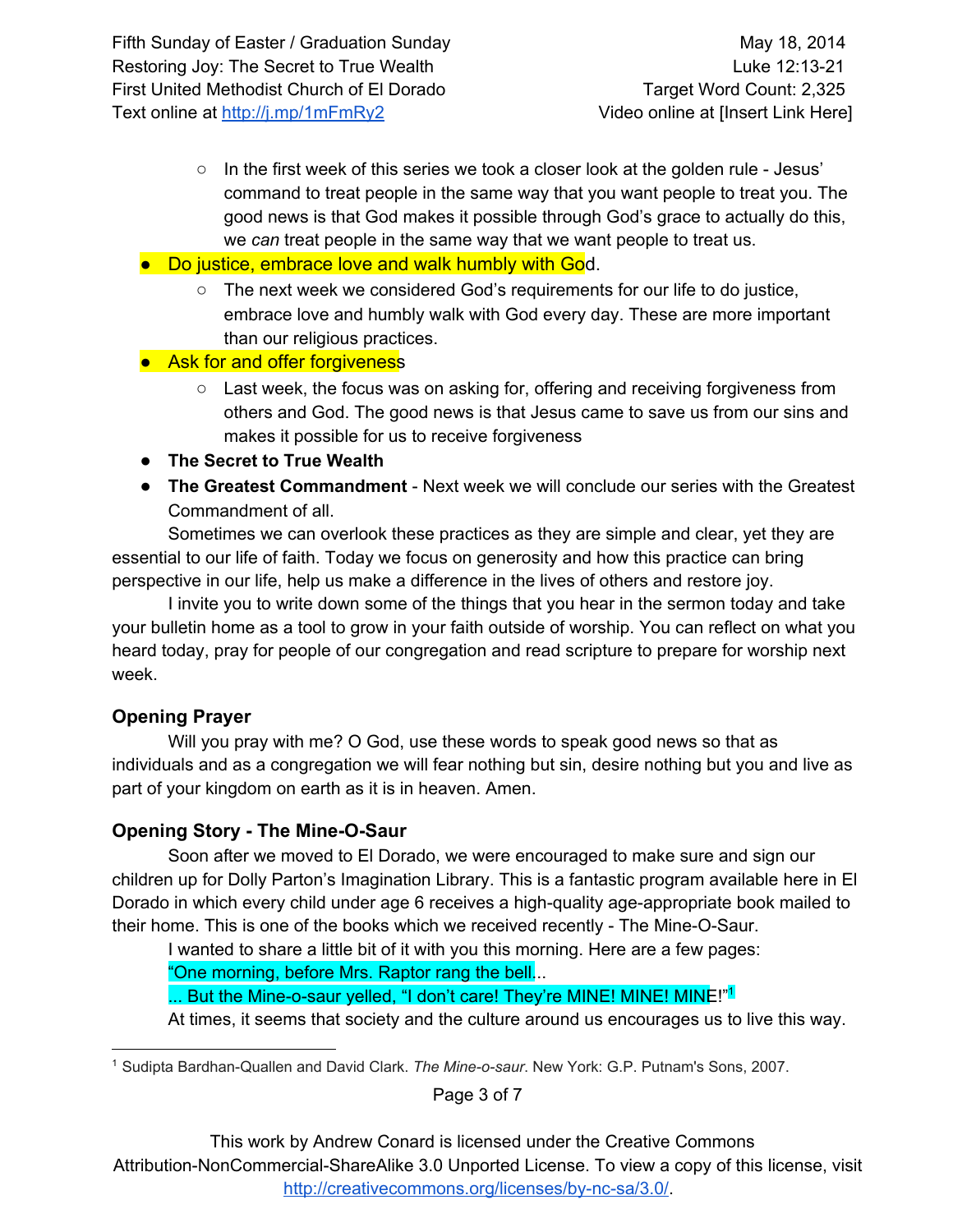The idea is that we want to get as much money as we can, hold on to much as much stuff as we can and spend as much on ourselves as we can. The formula seems to go like this:

Wealth = Money and Possessions = Happiness

Just like the Mine-O-Saur.

By the end of the book, the Mine-O-Saur discovers that friends are more valuable than things. He brings back all of the things that he has taken from the other dinosaurs. They can't believe it. Here are a few more pages:

The dinos looked at each other. "Isn't this YOUR stuff?" asked the Stegosaurus... ... You don't know how this makes me feel - My friends! You're MINE!"<sup>2</sup>

The Mine-O-Saur learns the lesson that having stuff is not what life is all about. The secret to true wealth is a life of generosity and we find the truth of generosity is a paradox.

# **The Generosity Paradox**

#### **Research**

Last year two researchers from the University of Notre Dame, Christian Smith and Hilary Davidson, published an article about their work on generosity and they describe the generosity paradox in this way:

"Generosity is paradoxical. Those who give, receive back in turn. By spending ourselves for others' well-being, we enhance our own. In letting go of some of what we own, we better secure our own lives. By giving ourselves away, we ourselves move toward greater flourishing. This is not only a philosophical or religious teaching, it is a sociological fact."<sup>3</sup>

## **Rich Man's Possessions**

In the scripture passage for today we see the generosity paradox in reverse. In warning against greed, Jesus tells the story of a rich man whose land had produced an amazing crop more than he could possibly use. His first response was to be anxious about it he didn't have enough room to store all the grain! He decided to build bigger barns to store all of his grain and goods and then kick back and relax for a couple years. "But God said to him, 'Fool, tonight you will die. Now who will get the things you have prepared for yourself?"<sup>4</sup> At the end of his life, the rich man could not take his possessions with him. What was the point?

## **The Generosity Paradox in Reverse**

The situation for the rich man is the generosity paradox in reverse, which Smith and

Page 4 of 7

<sup>&</sup>lt;sup>2</sup> Sudipta Bardhan-Quallen and David Clark. *The Mine-o-saur*. New York: G.P. Putnam's Sons, 2007.

<sup>&</sup>lt;sup>3</sup> "The Generosity Paradox: By Giving We Receive, But By Taking We Lose." Co.Exist. Accessed May 14, 2014.

http://www.fastcoexist.com/1681158/the-generosity-paradox-by-giving-we-receive-but-by-taking-we-lose. <sup>4</sup> Luke 12:20, CEB.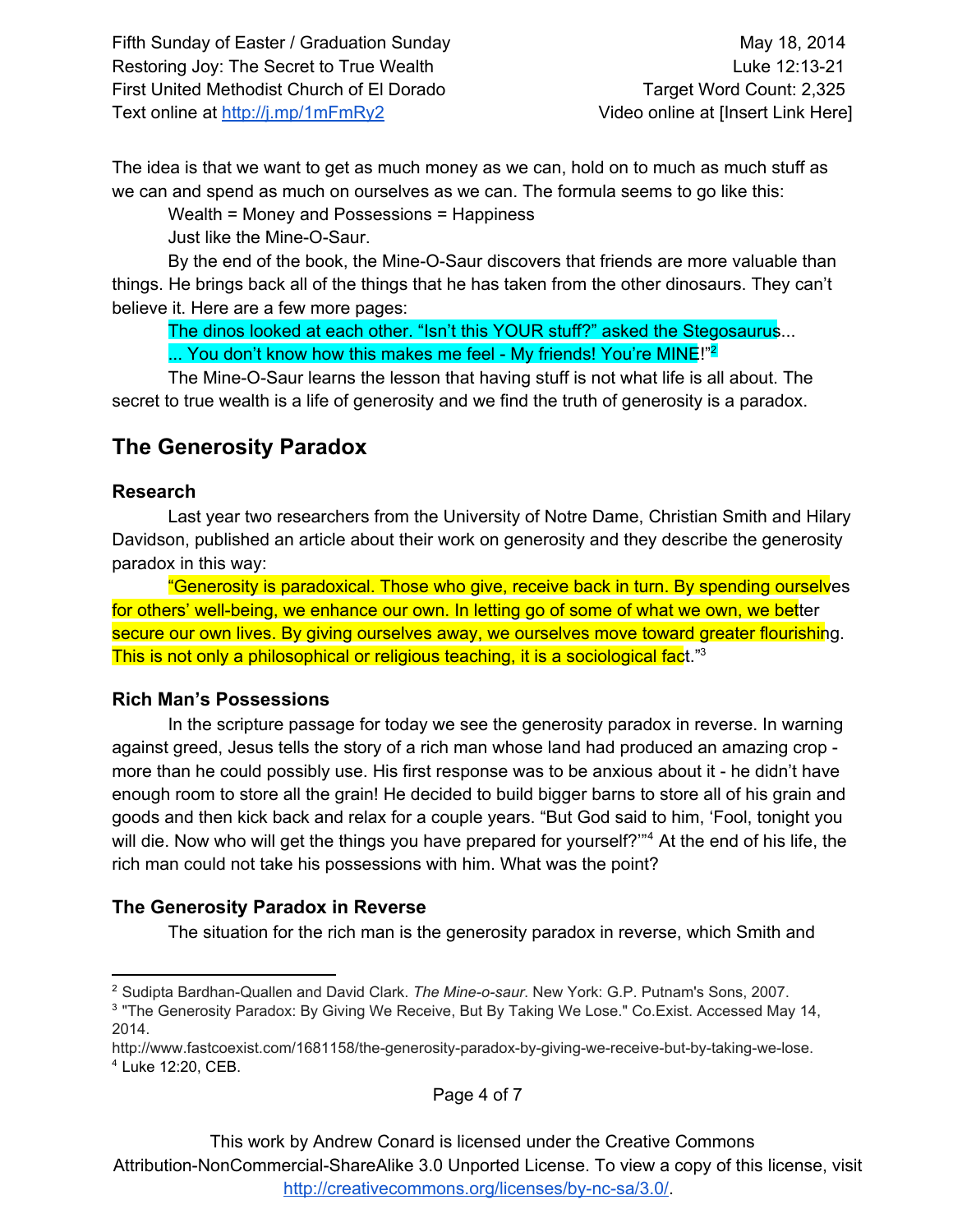#### Davidson describe in this way:

"By grasping onto what we currently have, we lose out on better goods that we might have gained. In keeping to ourselves what we possess, we diminish its long-term value to us. ... In short, by failing to care for others, we do not properly take care of ourselves. It is no coincidence that the word "miser" is etymologically related to the word "miserable."<sup>5</sup>

The more we give away, the more significance and meaning we experience in our life. The more that we seek to keep to ourselves, beyond our basic needs, the further away we move from life that really is life.

#### **Transition**

We most often talk about generosity when we are talking about our finances. Our relationship with money and approach to generosity is something that continues to develop throughout our entire lives.

# **The Generosity Paradox with Money**

Today we are celebrating our graduates. This is a season where people are graduating from high school, college and universities across the country. One of the most common questions that graduates get asked is, "What are you going to do now?"

#### **What's next after graduation?**

I heard the story of a grandparent who asked a grandson who was graduating from high school - Now that you are getting ready to graduate, what are your dreams for the future? The student answered, I have always had the dream of:

| Graduate                                                                       | <b>Grandparent</b>                                                                                                 |
|--------------------------------------------------------------------------------|--------------------------------------------------------------------------------------------------------------------|
| Going to four-year university.                                                 | That's wonderful, it is so great that you will be<br>able to fulfill your dream. What is your dream<br>after that? |
| Going to graduate school, maybe out of state<br>and getting my graduate degree | Fantastic. What is your dream after that?                                                                          |
| I would like to work for a big company and<br>having a great career.           | That's wonderful, what is your dream after<br>that?                                                                |
| This may sound strange, but I dream of<br>making pretty good money             | Sounds good. What is your dream after that?                                                                        |

<sup>&</sup>lt;sup>5</sup> "The Generosity Paradox: By Giving We Receive, But By Taking We Lose." Co.Exist. Accessed May 14, 2014.

Page 5 of 7

This work by Andrew Conard is licensed under the Creative Commons

Attribution-NonCommercial-ShareAlike 3.0 Unported License. To view a copy of this license, visit http://creativecommons.org/licenses/by-nc-sa/3.0/.

http://www.fastcoexist.com/1681158/the-generosity-paradox-by-giving-we-receive-but-by-taking-we-lose.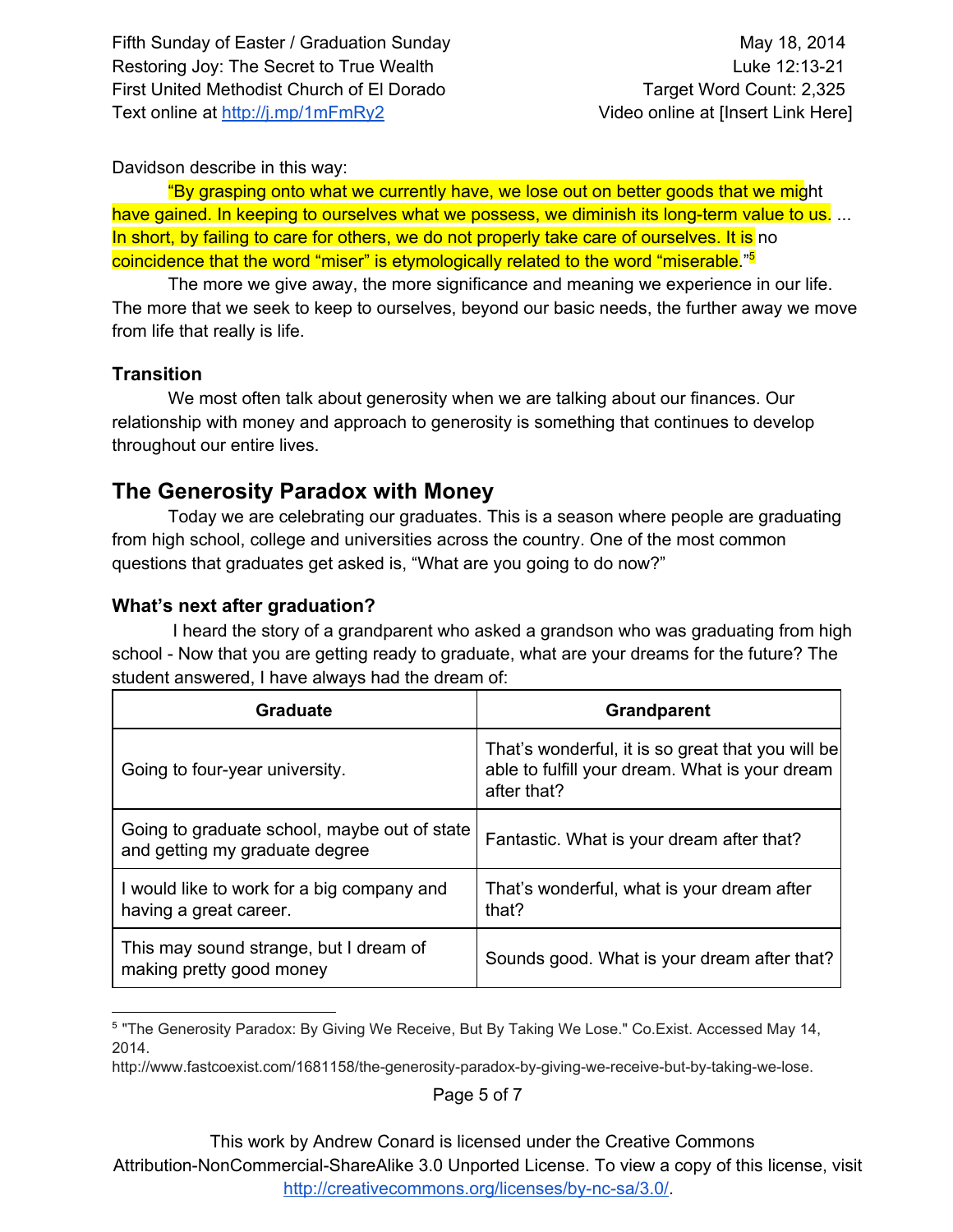| Well, I guess I'll get married and have kids.                                                                                                           | Okay, that's good. What else?            |
|---------------------------------------------------------------------------------------------------------------------------------------------------------|------------------------------------------|
| I dream of having a big house one day. I drive<br>through some nice neighborhoods and think, I<br>would like to live in one of those houses one<br>day. | Okay, what's next.                       |
| Well, secretly, I have always thought a 7<br>series BMW would be really cool.                                                                           | Well, that's a dream. Then what?         |
| suppose I would want to retire early and<br>travel the world with my wife.                                                                              | So, what do you dream of after that?     |
| I guess I don't have any dreams after that.                                                                                                             | Son, your dreams are way, way too small. |

What the grandparent knew that the young man did not yet know is that you can have all of those things and not find meaning or life. Often, the moment that you get them you already start thinking about the next thing that you need to get - a new model comes out, a tv that is 10 inches bigger than the one that you have. You can find yourself chasing things your whole life that will end up in the trash in the end and missed out on what life is really supposed to be.

#### **Life ≠ Possessions**

This is what Jesus teaches us in the scripture for today, from Luke 12:15 15 Then Jesus said to them, "Watch out! Guard yourself against all kinds of greed. After all, one's life isn't determined by one's possessions, even when someone is very wealthy."

This is a lesson that we have to learn about being generous with our finances. It is not that having money or possessions is wrong, it's just that if you think this is what life is all about you have completely missed the point. One's life isn't determined by one's possessions.

## **Transition**

There are times when are our hearts are moved and our finances follow our heart. Yet there are also times when the act of generosity itself shapes our hearts.

# **Conclusion**

## **Call to Action**

In Luke 12:34, Jesus says, "Where your treasure is, there your heart will be too." Jesus does not say your treasure will go where your heart is. "One of the best ways to become a truly generous person is simply to start behaving like one." Right attitudes often do follow right actions. New beliefs and insights are frequently provoked by new behaviors and instigation of habits. Like many things in life, we usually learn by doing, we perfect activities and attitudes by

Page 6 of 7